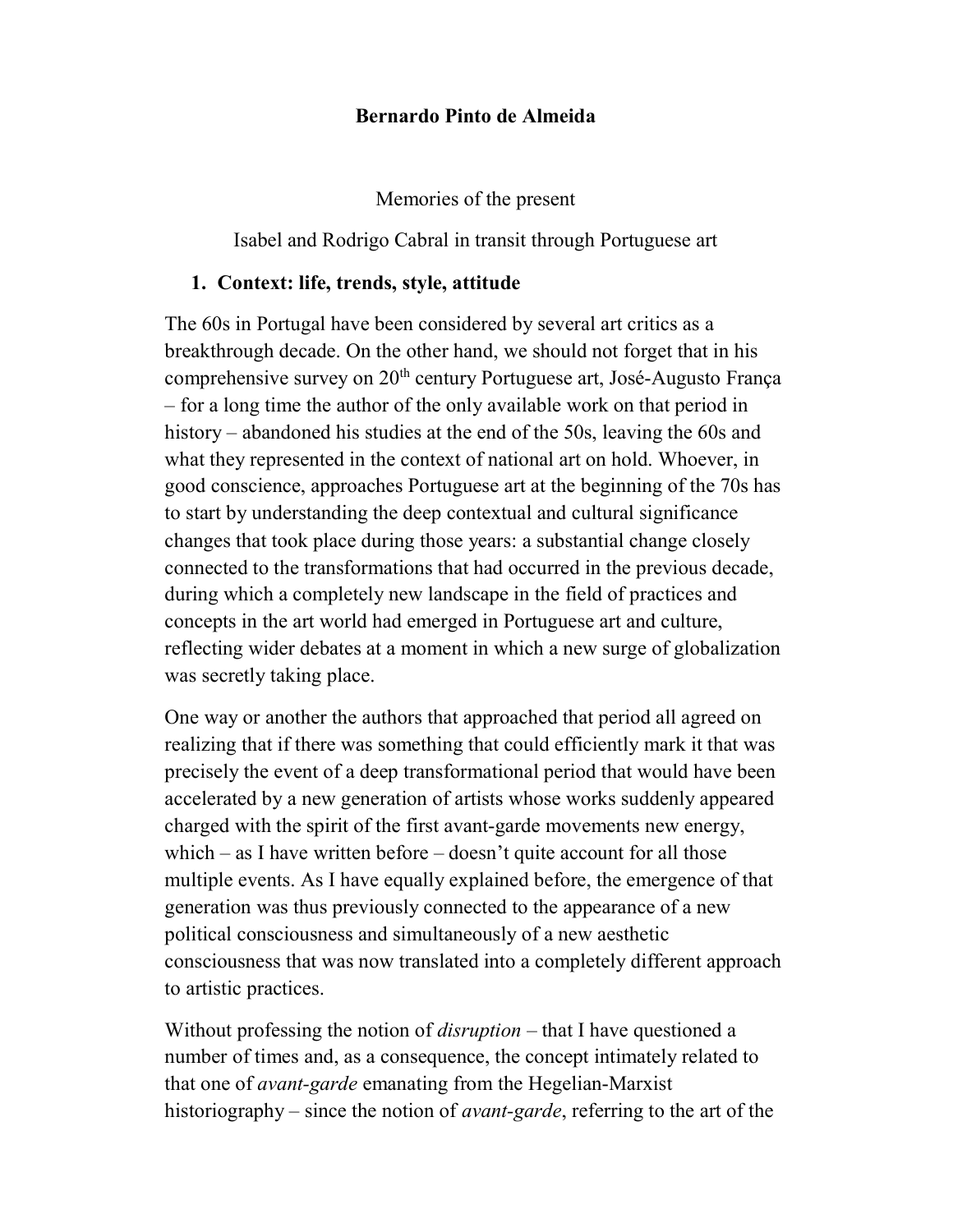first two decades of the  $20<sup>th</sup>$  century was already worn out in those years and in that context – I should nevertheless stress that a profound change was happening then, one that was related to the transformations taking place since the 60s, when leading Portuguese artists from that generation imposed, internally and externally, a new protocol to the understanding of the *art thing*. Around that time they weren't interested anymore in being in synch with the outdated and inconsistent equivocal Portuguese modernism, for the most part of its specific examples, but rather project themselves onto a new order of understanding and thinking, that was taking place in the experimentations going on in the artistic international scene.

One has to accept that this modification, which was a long time in the making, reverberated – not in an obvious or illustrative manner but rather through subtle threads – the very same epistemological transformation that around that time had started to become obvious in the international art scene and which several authors have already mentioned. First of all as the result of the impact created by mass media communications which immediately translated into a more complex relation between high and low culture of which the Pop Art phenomenon – initiated in London and then transferred to the United States with a different meaning – was the most obvious result.

Also in the 60s, in Europe and in the States, another new aesthetic and theoretical orientation was progressively taking place and it questioned precisely the concept, asserted for a long time during the  $20<sup>th</sup>$  century, of *avant-garde* and in so doing consequently atomized the Modernist aesthetic discourse – that had organized itself for many decades around the critical validity of that word – and progressively formulated another conceptual frame. A narrative that in turn defined significant new axes of understanding regarding the place and function of art as well as the meaning and form of its actual practices – public, institutional or market wise.

As I've mentioned before and I get back to it now "if something new had taken place – and indeed I believe that something radically new had happened then – it was precisely the fact that the artistic movements were no longer placed in the Modernist reasoning theoretical-ideological sphere yet without the need to deny it or even shut off from it in a reactive or conservative attitude that would consist in pretending to highlight any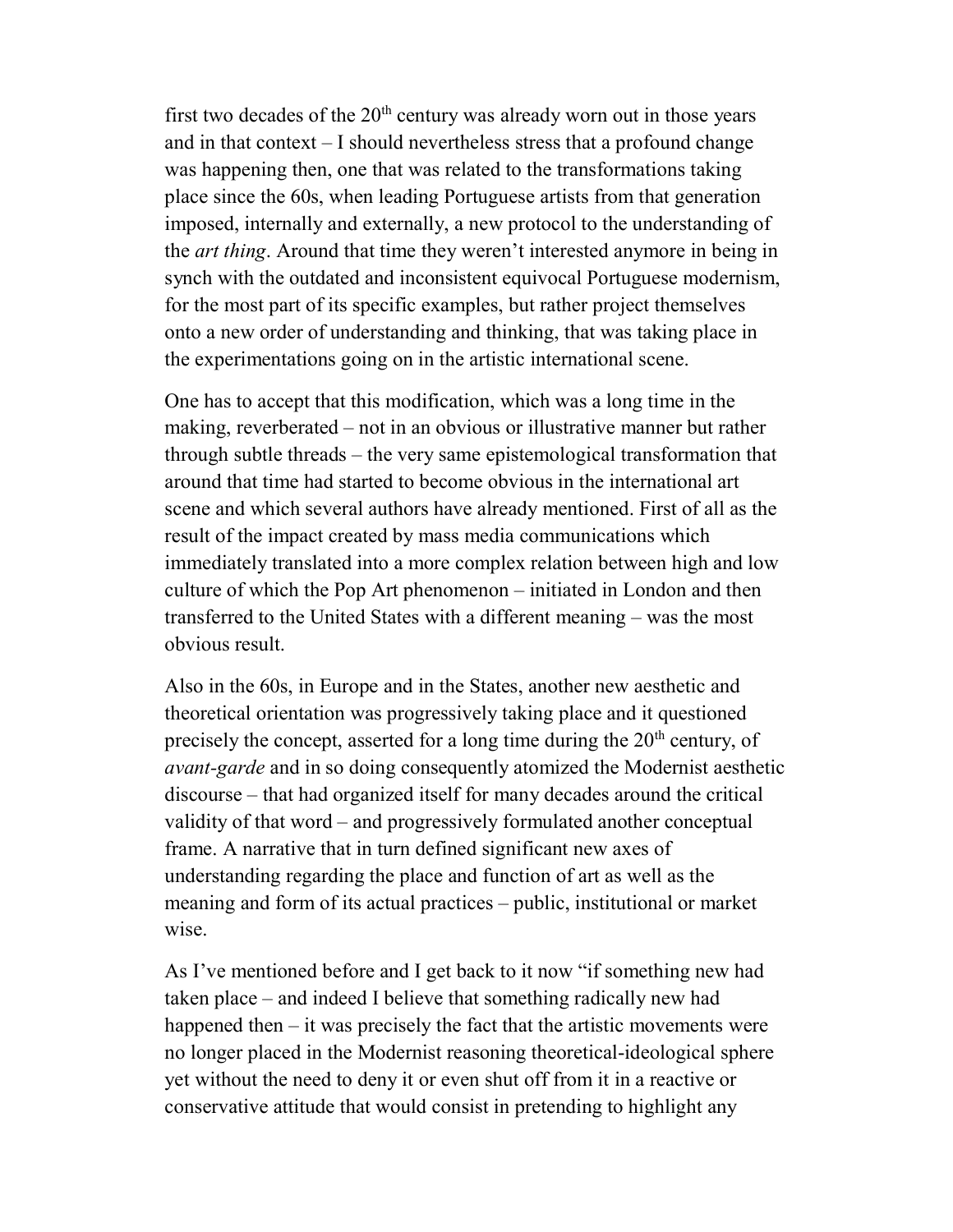given golden age that Modernity might have interrupted and that they themselves were coming to return to its previous dignity".

At the same time the cosmopolitan and internationalist pattern that Modernism had forever wished for – but had never been able to attain because of political alliances and disagreements – was being fulfilled. So in those momentous 60s, and this should be underline, the passage from one situation to another took place, from one consciousness to another and, more particularly, from an idea and an aesthetic of form to an idea and an aesthetic of *attitude* ("When attitudes become forms" according to the expression used by Harald Szeeman to name an important exhibition). These deep transformations that took place in the field of arts crossed continents and resized market and geographic factors, namely the growing loss of European and, particularly, Parisian, influence and the increasing importance of North-American culture within the time-space sphere of big decisions.

In Portugal in the 60s – even if at the level of some understandable diminished exposure – a series of young artists' work had gained an enormous visibility in the narrow art *milieu*: Ângelo de Sousa, Paula Rego, Jorge Martins, Alberto Carneiro, Álvaro Lapa, Ana Vieira, Lourdes Castro, Costa Pinheiro, Helena Almeida, João Vieira, Manuel Baptista, Joaquim Bravo, Jorge Pinheiro, José Escada, António Sena or João Cutileiro, amongst others. Nevertheless, this multiple group of artists had introduced a contextual change and for a number of reasons. On the one hand, because a lot of them heavily bet on leaving the country – and not even for strictly political reasons for the most part – but for the obvious aesthetic and sociological option of trying to show their work in new contexts.

That was the case for Jorge Martins, Escada and Manuel Baptista, that left for France, or that of Paula Rego and João Cutileiro who left for England where they studied and built their careers; and also those that, immediately in 1962, had been associated as a group under the cryptic acronym KWY divulging their activities from Paris and integrating in its midst Christo and Jan Voss.

This new affinity towards the international *scene* (where they reaped successes albeit relative ones) encouraged those who had stayed to pursue their experimentations with conviction. Some new exhibition circuits,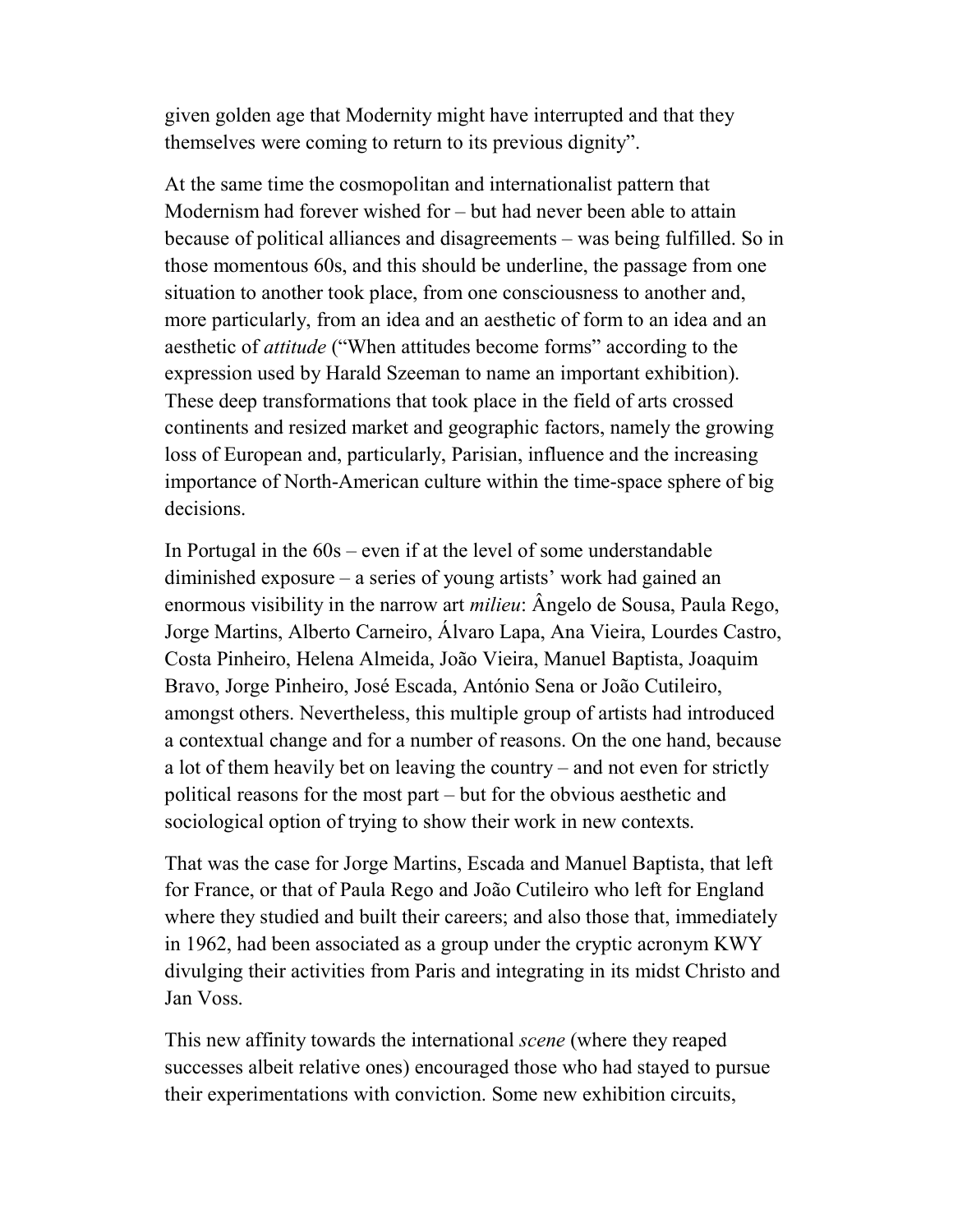equally eager to show their work, were welcoming these statements, from the new galleries to the new ways of exhibiting, like the Biennials, that little by little started to created hosting spaces that were also backed up by a new generation of critical intellectuals like Rui Mário Gonçalves, Salette Tavares or Fernando Pernes, amongst others.

This new situation could not fail to have repercussions in the education for the arts. Indeed, many of those that stayed in Portugal – like Ângelo, Jorge Pinheiro or Alberto Carneiro, some of which had trained in international schools – tried to take ahead a reform of the old fashioned teaching methods that prevailed in the major schools. Meaning that, particularly in the case of Porto's Fine Arts School, the mood during those years was one of deep transformation experienced with euphoria at various levels. And even if those hadn't been able to transform the School completely, artists like the ones briefly united under the group Os Quatro Vintes (The Four Twenties) – António Quadros or Alberto Carneiro that had recently joined the school as teachers – had introduced significant alterations in the didacticism and exemplification that Carlos Ramos intelligent management knew how to integrate in the best way.

Thus, a new ambiance of artistic behaviors gained strength, also through independent and active cultural nucleus that, spreading out of the School, connected themselves to urban life by way of informal discussions in coffee houses (Majestic, São Lázaro), or in open gatherings harbored by Cooperativa Árvore and Cineclube do Porto, bringing together architects, critics, painters, poets and musicians, that little by little were leaving their mark in the city with a new cultural attitude.

This new lifestyle was becoming particularly attractive to a young generation of Portuguese that around the end of the 60s had emerged from a parochial and closed environment identifying themselves with the new trends and consumption habits that were suddenly entering the country, propagating its imagery. This was happening thanks to the growing media coverage of new alternative trends, lifestyles and type of relationships, generated on the skirts of the international metropolises and that Pop culture, especially from London, had strongly accentuated and was quickly echoing amongst us.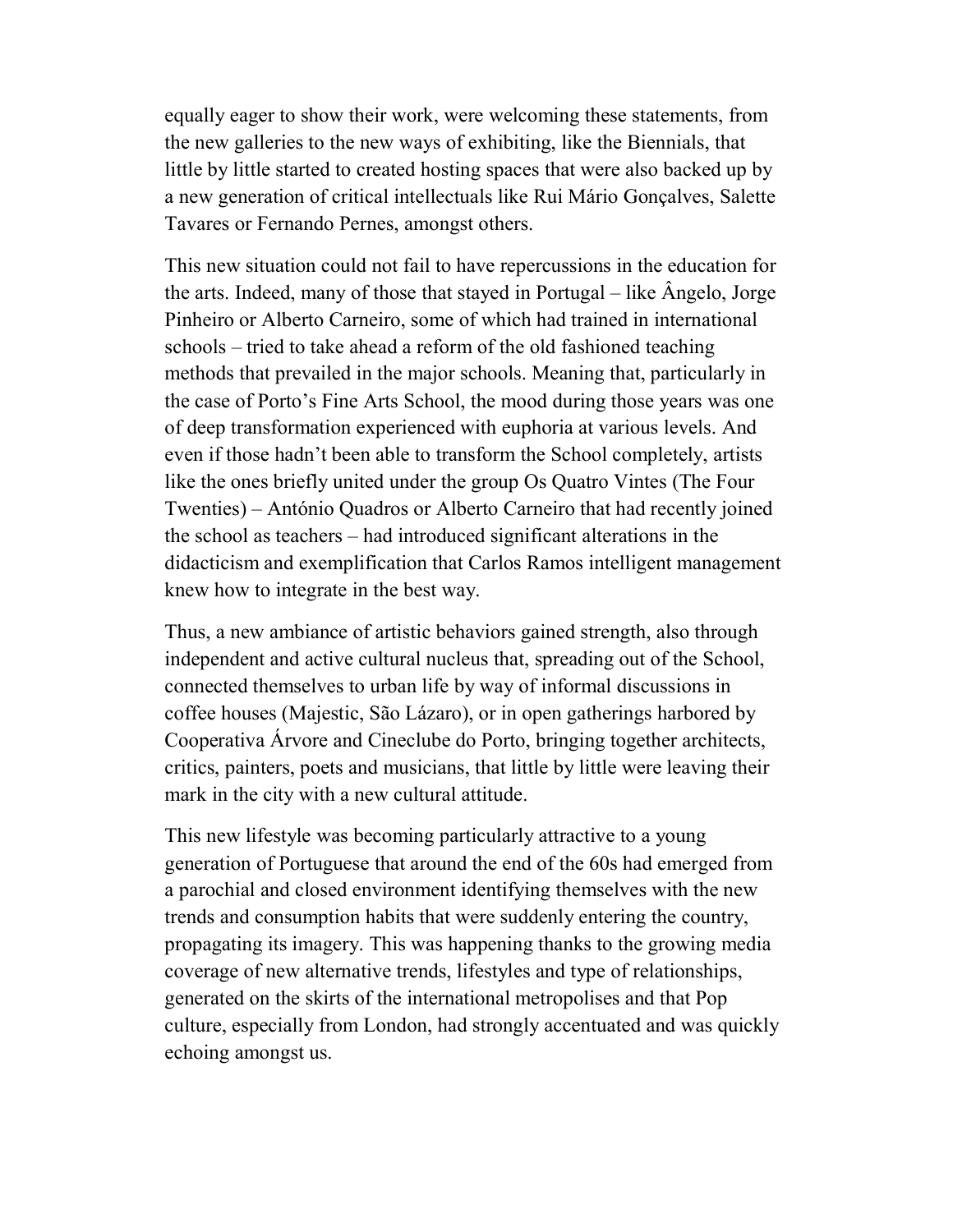From Mary Quant's mini-skirt to Sylvie Vartan and Jonhie Halliday's songs, from the Beatles' and the Rolling Stones' music to sunglasses with metallic round frames, from flowery shirts to new hairstyles or to richly patterned dresses that fashion was promoting and magazines were increasingly divulging, it was a whole new look that was taking the stage promoting more cultural changes in a few years than any organized political movement had done in decades.

Like American and European youngsters, Portuguese youth couldn't resist the new consumption practices – that Pier Paolo Pasolini would harshly criticize during the 70s in his passionate column on La Repubblica – and that new mood, as paradoxical as it might seem, kept them curious about everything that touched and concerned Pop culture, spread out all over the new urban imagination, particularly the one channeled through art and cinema. That consumer society on the rise hosted in trendy shops – from fashion boutiques to music record stalls – showcased the signs of a new youth culture, more open-minded and liberal, fed on strong images that echoed amongst us like an unexpected novelty to the older generations, against which the new generation was in a collision course. From Black Panthers to Bob Dylan, pop culture was turning everything into a visual icon and thus disseminating its values.

Also, little by little, Goddard's or Antonioni's radical cinema made their entry into the film club circuit promoted by students and conquered an audience that also rushed out to buy the Rolling Stone's latest record or attend a brief performance by the Living Theater.

Some of those that were already into the habit of travelling – because they had the required financial means by way of their earnings through social or work status – were the ones in particular bringing in the enthusiastic news of that kind of smooth youth revolution that, long before May 68, set the stage for the social, cultural, political and economic transformations that would allow for a new socio-aesthetic model that came to be called Post-Modernism, and that brought the big town closer together thanks to these new habits.

Likewise when – after four decades of dictatorship – the fall of the Portuguese already decaying corporate regime took place under the disorderly and anarchic pressure that became known as the Carnation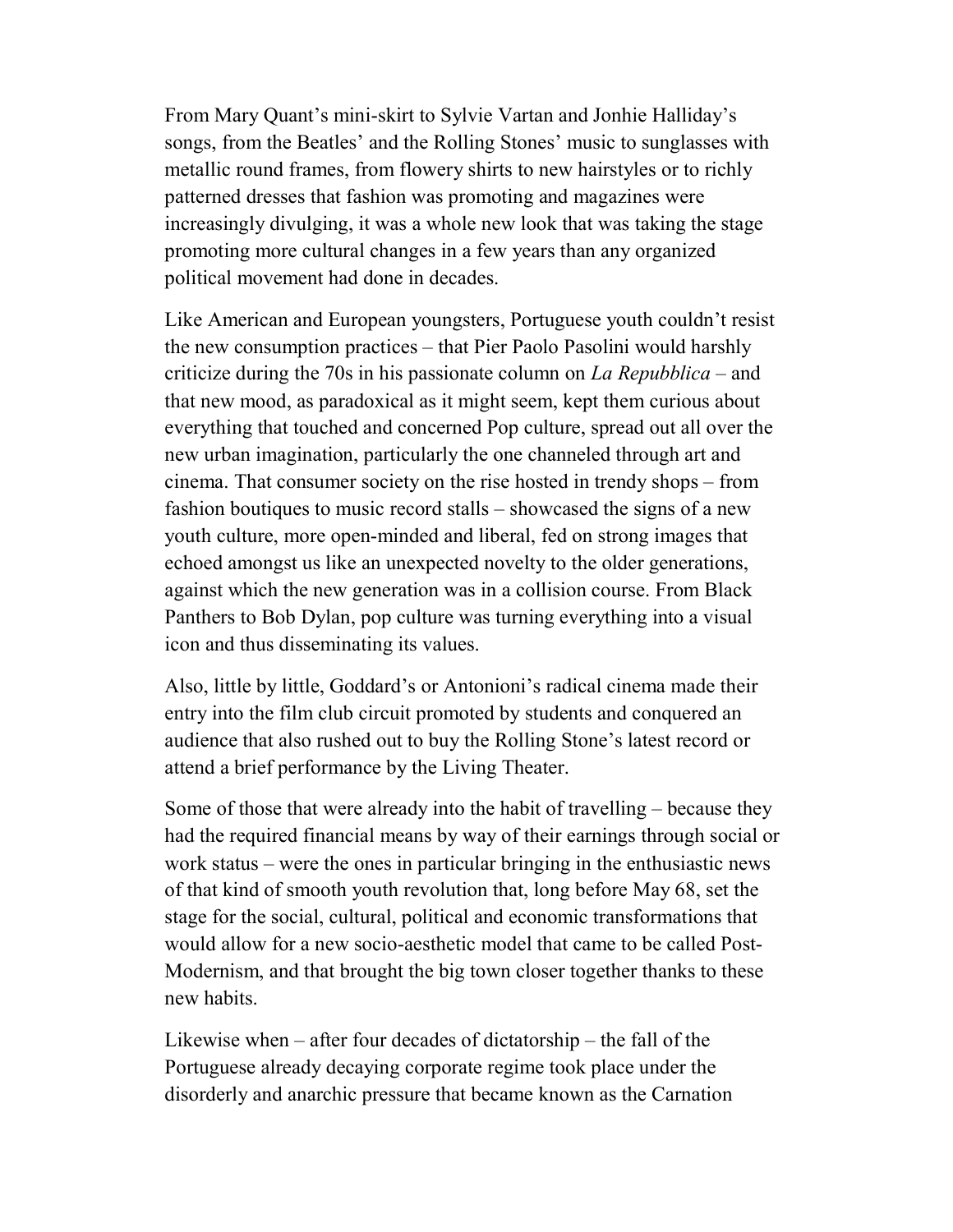Revolution – in a way a *pop revolution* as well – the youth that recognized itself in this messy outbreak mixed up all the signs coming out of it: the long hairdos with their protest songs, the bell-bottomed jeans with their interest in politics, the left sympathizers wearing leather jackets like young New York rockers, unexpected fusions cross-cutting throughout the whole of society and its political and social practices. It was the generation of Marx and Coca-Cola children, as Goddard called it, one that some more watchful European academics, like Herbert Marcuse or Henri Lefebvre, amongst others, were quick to understand outside of a strict Marxist sociological frame which they were moving away from.

That was the context of this widespread transformation that affected Portuguese culture during the transition between those two decades and also what would leave a deep mark on the new local artistic practices in their new relationship with the international context whose ways they are still trying to properly integrate within the frame of the Portuguese history of culture.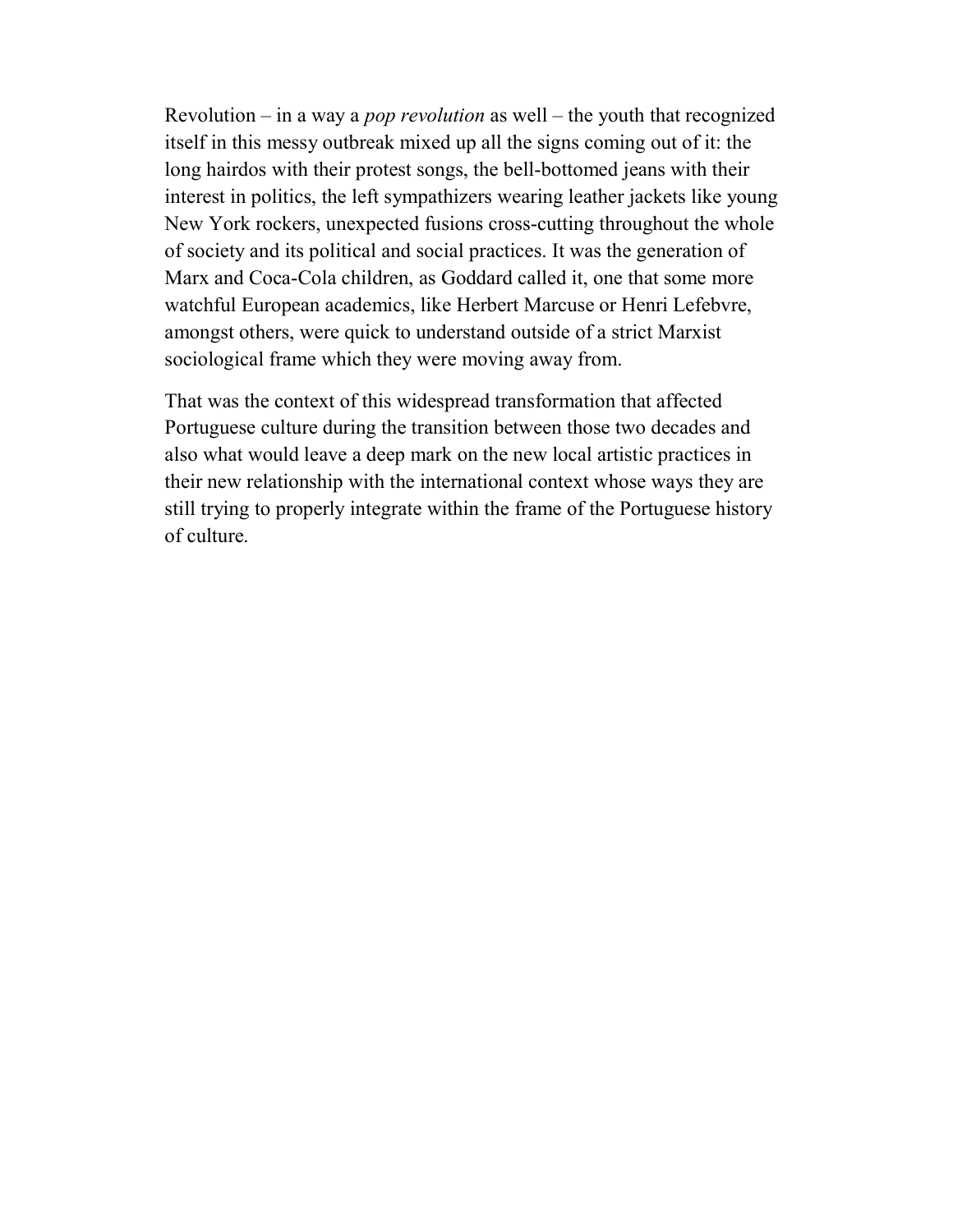# 2. The ballad of objects: echoes from Pop culture

In the field of arts these processing forms were – one way or another – historic and sociologically inevitable because they coincided with a deep mentality change that the aftermath of war had brought upon Europe with its new patterns of a consumer society through which the new economy had answered the dramatic situation of the European crisis and, accordingly with the progressive hegemony that had come from the North-American cultural patterns, that had easily made their way through an impoverished and devastated Europe.

Like I wrote before, "since Modernism had reappointed painting and sculpture to the restrictive dimension of an art and culture elite, after the effort Modernity had made to make it more democratic, it was only 'natural' that before that cultural model's crisis – with its frailties and limitations exposed by WWII – this rebellion would start by causing the demise of the modernist thought and gesture with an accurate gunshot that would definitely turn it into past history". Like Johanna Drucker mentioned, "Warhol used merchandise like an icon, he turned commodities into icons thus reducing the value of an artistic image to the crudeness of the mass produced object's value which couldn't be redeemed in terms of the aesthetic content 'myth' that had validated Picasso's work or the parody of found objects and designating techniques that had turned Duchamp's activity into a success".

The famous interpretation developed by Walter Benjamin (1936) regarding the role of photography at his time in history – almost prophetically defined as the age of mechanical reproduction – would become an unavoidable thought that, although without really pretending to do it, foreshadowed the future collapse of Modernism as an historic form by announcing the coming of an art for the masses that mechanical reproduction alone would make possible, with the inevitable loss of the aura.

Pop was thus the 'art current'  $-$  if this designation even then made any sense – that better than any other knew how to correspond to Benjamin's prophetic intent. It presented itself at last, without any prejudice, as an art practice that was clearly looking for the integration outside the elite circuit, admitting to be a happy consequence of the *mechanical reproduction* which Benjamin had mentioned before WWII. "An object is a fact, not a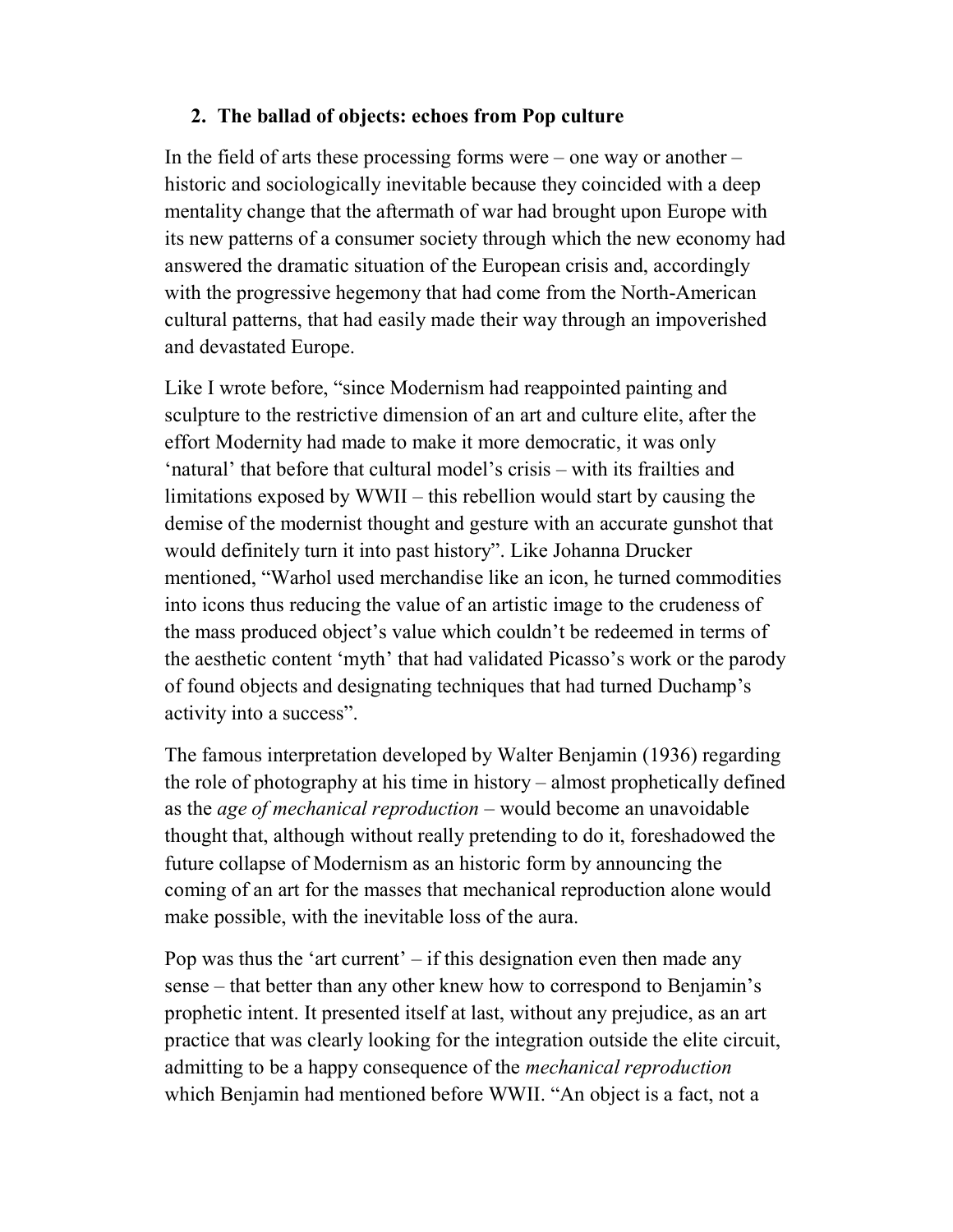symbol", wrote John Cage in his famous 1961 text on Rauschenberg, reviewing the artist's exhibition of his first *Combine Paintings* in New York.

That was after all the new litany – which I'll call the ballad of objects – Pop culture was introducing, finally assimilating, without modesty or hesitation, and even with a fearless and naïf democratic enthusiasm, the emerging imagery of low culture to the intentions of classical art. This was in fact a challenge to all artists and it had to be meaningful in Portugal and to all the young Portuguese artists coming into their own at the time.

In Portuguese art, since the mid-60s, Pop had already conquered some passionate affinities. Sá Nogueira had discreetly brought from London a sense of urban realism that walked away from the big themes and Nikias Shapinakis had started – with a series of portraits he had named For the study of Melancholy in Portugal – to get close to a certain poster like aesthetics, very close to Pop Art. Likewise certain works by Jorge Martins, like others by René Bertholo and Lourdes Castro, formally closer to the French Nouveau Réalisme, conveyed a taste for urban imagery and didn't show much interest in the great pictorial themes. Or, with greater consistence, Cruz Filipe whose use of photography equally touched the core of the Pop question.

This new feeling – which one could say aimed at quietly framing the memories of the present that in different ways ran through all of European and American art – hadn't found in Portuguese art a consistent form of making itself visible because it was confronted with the country's cultural reference frame, one still defined by a social-economic development based on an agrarian regime. Like Boris Groys mentioned before, talking about art in the USSR before the Perestroika, there were no requirements there for a Pop Art since, to a certain extent, Socialist Realism exhausted the figurative form on the representation of the heroes of regime and nobody would care to see portraits of Marilyn or Elvis in Russia, inside or outside its borders. So was the case amongst us.

Actually, no popular figure – from music, cinema, art or politics – had enough charm, and even less so the typical visibility of the star-system, in which the representations made abroad (Mao, Elvis) were based. Apart from that, the visual culture emerging from the consumer society was still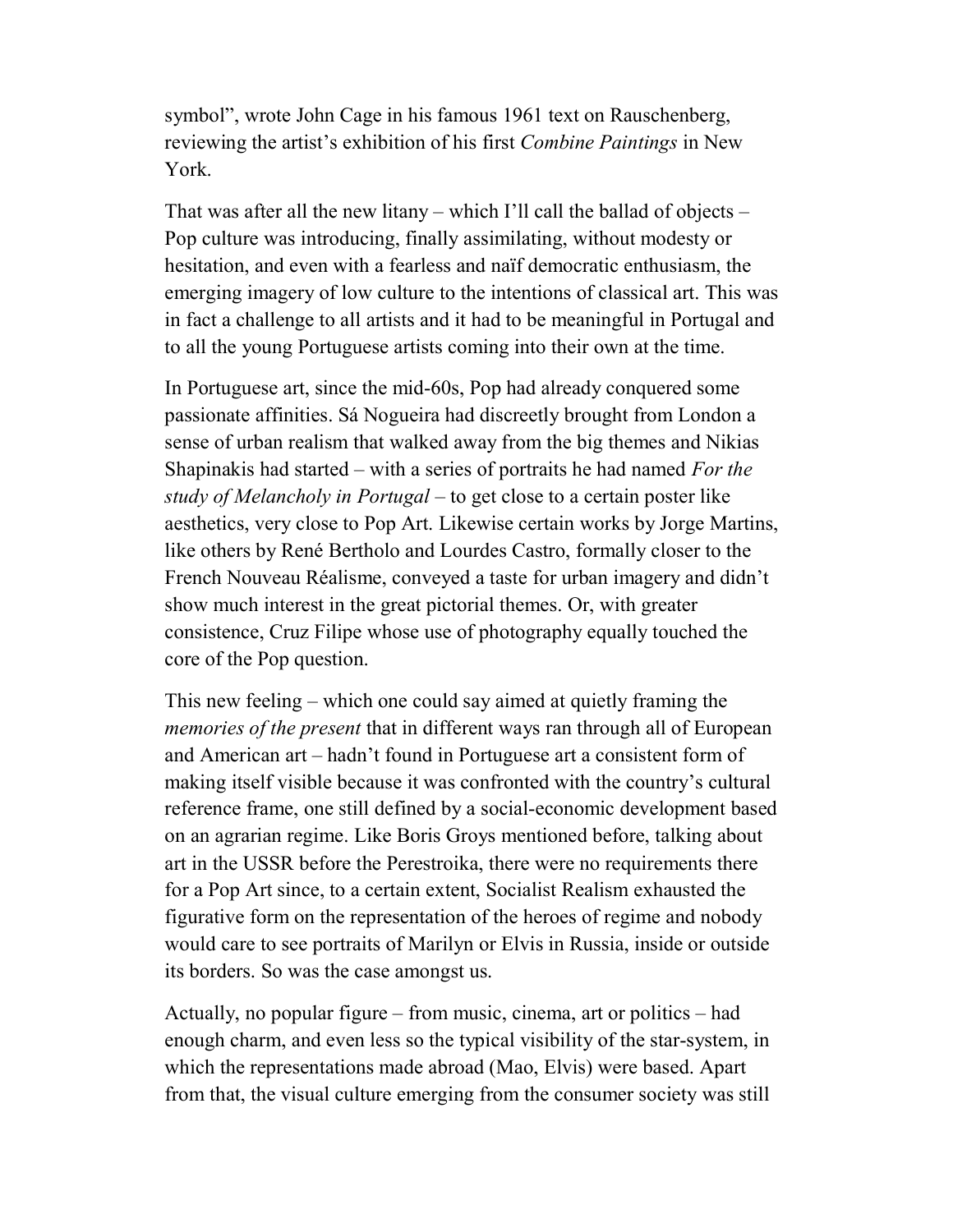relatively modest in Portugal to convey the typical shapes of a Pop Art imaginary supported by the national situation. It was the case then that the Pop imagery couldn't have had, at the time, direct forms of reference in Portugal's typical cultural elements and so could only happen through the direct import made by those that had studied abroad – Batarda and his series around comic strips, but also Emília Nadal, whose cans with packaged slogan were a direct reference to Warhol's, or further still Clara Menéres – or in indirect quotes like the ones mentioned before.

Thereby, only at the beginning of the 70s would a new generation of artists come to integrate such elements, particularly in the later assimilation of a certain type of multicolored figuration, often of psychedelic hints that brought them closer to graphic design. What happened for example with Eduardo Nery whose color shapes and figurations projected in space indicated a visual approach to such patterns; or, also, with sculptor João Machado whose later involvement in graphic design would bring forth a series of Pop posters of great plastic invention. And, particularly, with António Palolo, a young artist from Évora who emerged with paintings of Pop shudder, with direct psychedelic references that were then appearing on the images of the movement's second generation of artists.

To these we should add another example, in its own way quite exceptional and clearly set apart from the others, that of José de Guimarães who was perhaps the one that came closer to Pop Art, as I have endorsed before. And, thus, since he certainly was the one that most absolutely integrated, from his first pieces of work and in his construction method, the most obvious questions of the movement: using popular images for mechanical reproduction techniques, from serial to industrial production forms, to the direct and indirect integration of elements connected to production and consumption. With few exceptions, these were the main echoes of Pop Art in Portugal right at the beginning of the 70s.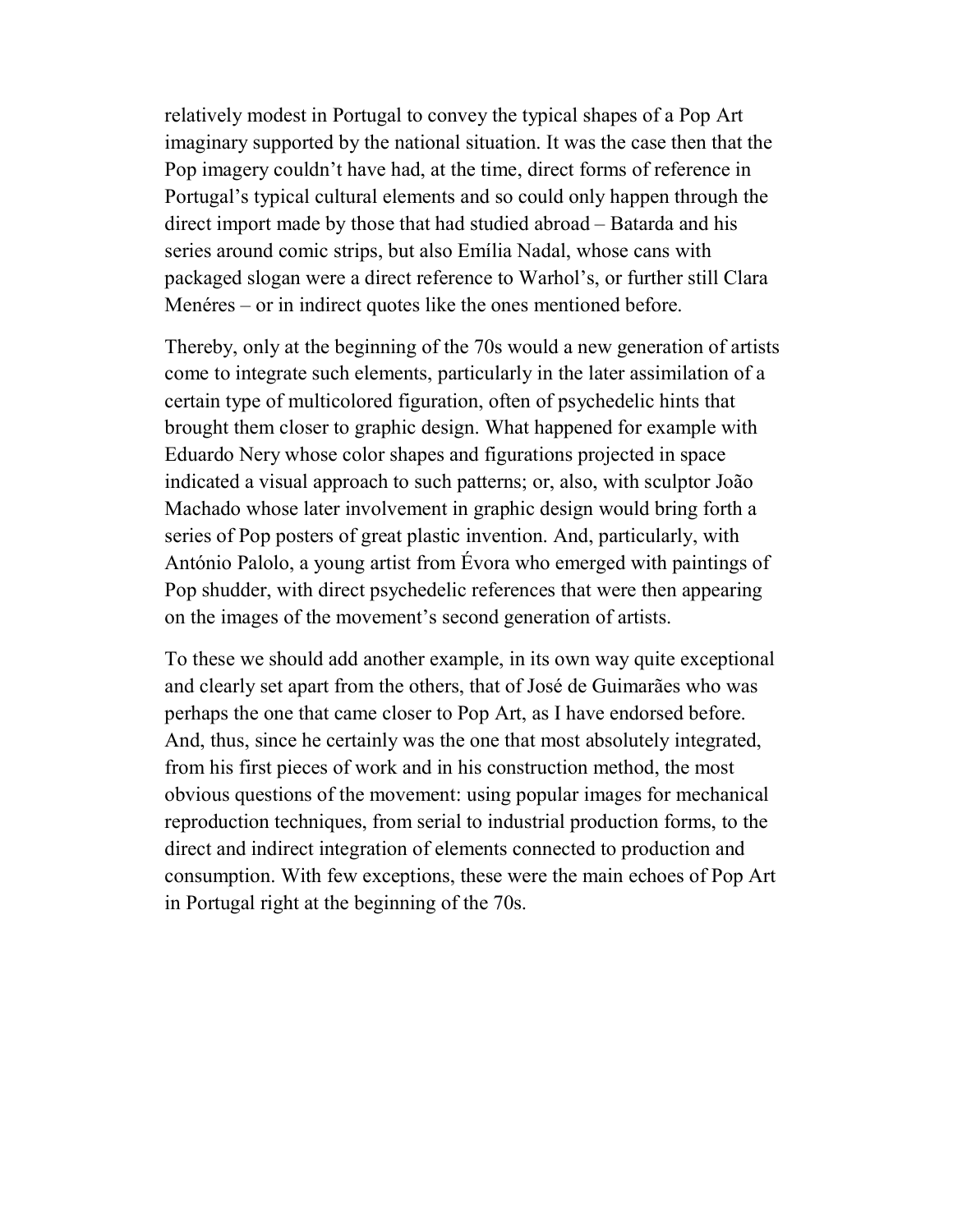## 3. Present memories: Isabel & Rodrigo Cabral

And so Rodrigo and Isabel Cabral's work is clearly integrated in this process under which it must be perceived. A body of work that – truth be told – has yet to be studied and collected at the museum and historiographical level it should, given the relevance of its contribution.

Both young students at Porto's Fine Arts School they belonged to a generation of artists that, right at the beginning of the 70s, benefited from that well informed teaching that I've mentioned before, guaranteed by the presence at the School of the likes of Ângelo, Jorge Pinheiro, Alberto Carneiro, but also from the cultural environment that I've mentioned previously and, above all, from the more and more active presence of the artists from the 60s generation in the Portuguese cultural and artistic context.

During that intensely creative and experimental period, artistic activity in Porto had become relatively substantial keeping up with the tradition of being quite independent from Lisbon, at a time when new and relevant galleries opened their doors – like Zen/111 or Alvarez Dois – and others which at times had a short life span. Such galleries started welcoming this new generation of artists that were also applying for Biennials, namely the one organized by Fundação Cupertino de Miranda in 1972 (whose poster was designed by Isabel) which brought to light a series of young artists.

At the same time, Fundação Calouste Gulbenkian – then standing in as a replacement for an inexistent Office of Culture – regularly showcased updated images of international artists and supported the development of Portuguese art. The exhibitions of English art – of which Gulbenkian had a very good collection due to its strong connections to England – among which stood out the exhibition of Hockney engravings, left a deep impression in the this young generation of artists, just like the informed teaching of the artists that were now their teachers and the frequent exhibitions of the previous generation as well as the ensuing debates.

The opportunities for greater openness – brought about by the so called "primavera marcelista" (the political and cultural "spring" under the last Prime Minister of the Estado Novo historic period, Marcelo Caetano, from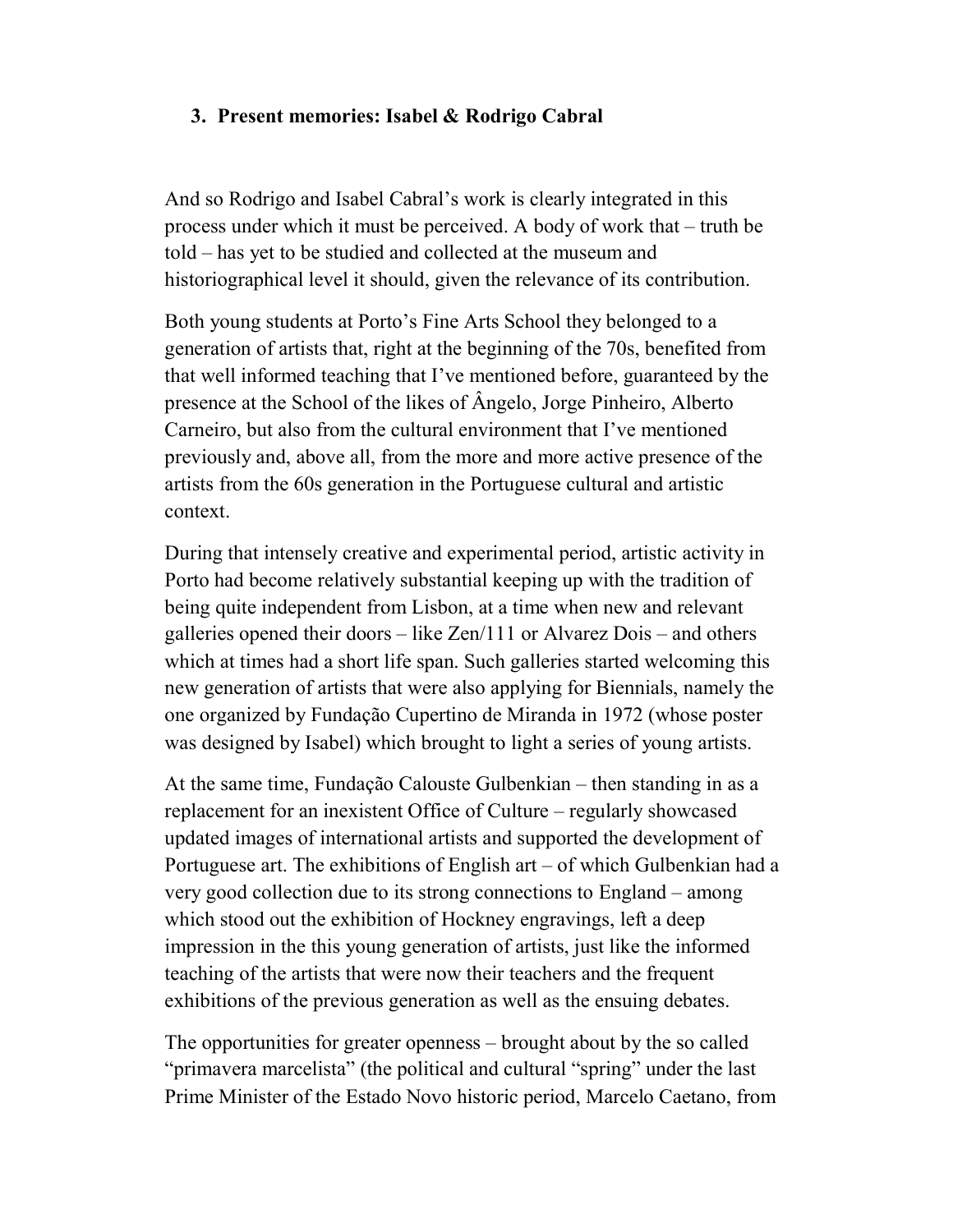1968 to 1974) that preceded the end of the dying and corrupt regime initiated by Salazar – also favored that mood. And it was particularly favored by another circumstance, which I've already mentioned before but which hasn't still been pointed out to its fullest relevance, that of Porto being far from the regime's cultural traps and procedural regulations which allowed artists and intellectuals the possibility to venture into other types of more experimental aesthetic connections.

A new generation of young artists, which included João Dixo, Pedro Rocha, Dario Alves, Carlos Carreiro, Maria José Aguiar, Fátima Martins, Graça Morais, Maria Luís and, obviously, Isabel and Rodrigo Cabral, to quote the most significant ones that emerged from the Porto's Fine Arts School.

They would soon be joined by the slightly younger Silvestre Pestana, Fernando Pinto Coelho, Albuquerque Mendes or Gerardo Burmester – some of which teamed up under names like the Puzzle Group – that brought into the art world at the time a new sensitive understanding and a new aesthetic flavor that ran through different genres, from video art to performance, from photography to installation, from sculpture to painting. If early on Carlos Carneiro took the path of his own imagination – very oneiric and pop – artists like Pedro Rocha and Fátima Martins revealed clear influences from the London School, while Maria José Aguiar took the risk of a more bold and peculiar adventure which deserves to be studied urgently.

Thus Isabel Cabral (that at one point went by the name of Maria Cabral) and Rodrigo Cabral's creative paths started by being close, which was only natural given they went to the same school and that later they would become a real life couple.

Because such paths weren't absolutely coincidental they should be analyzed separately before they can be seen as an ensemble with its special bond, from 1987 onwards, the moment the two of them became a team, one of the very rare formed in the field of Portuguese art and one that has had to this day a long and exceptional duration.

Looking at the pieces from that first period, especially those from 1972 onwards, Maria Isabel Cabral's works carry a delicate plastic presence that brings them close to the experimentations that – around those years – were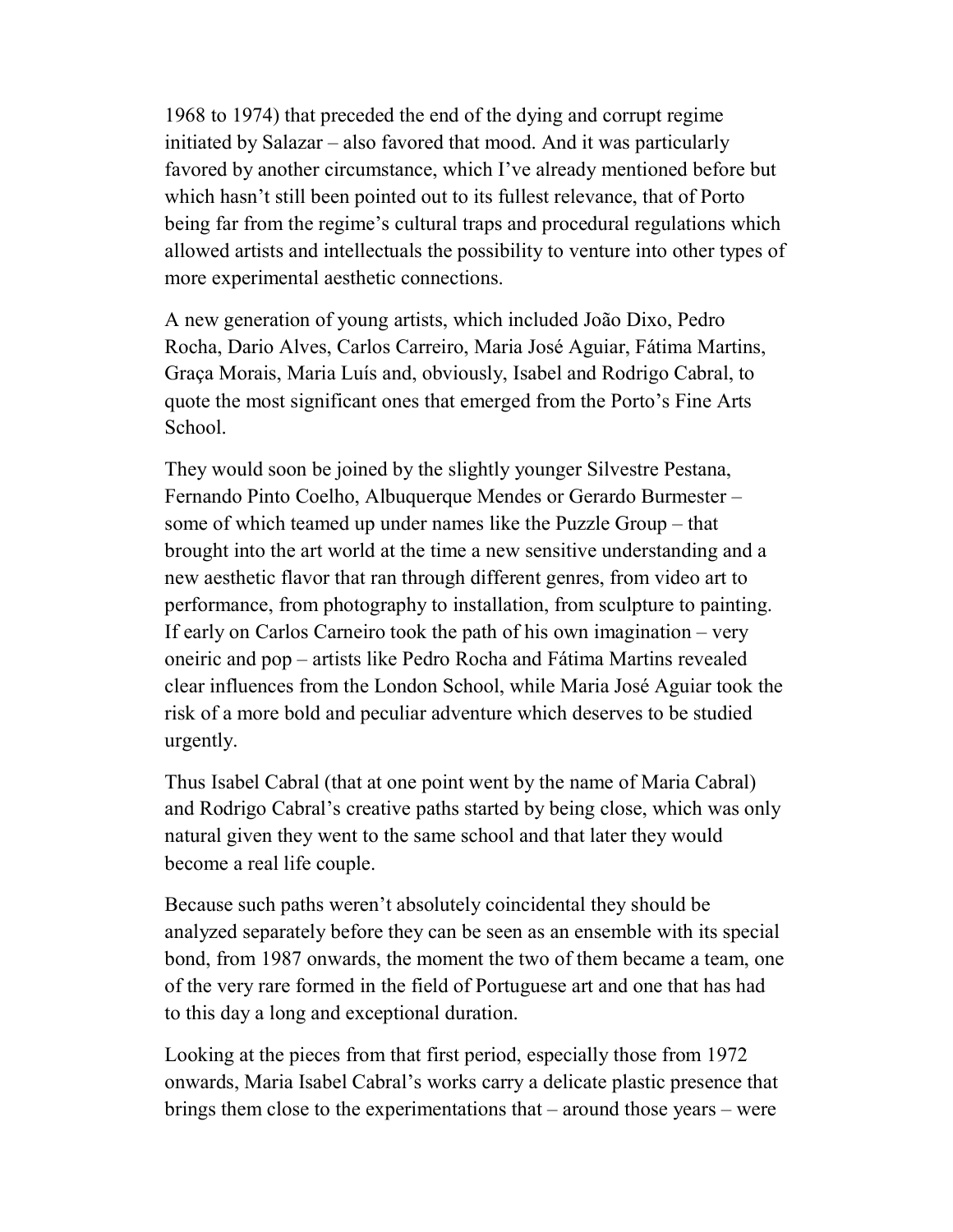being carried by Palolo, with great critical and market acceptance, found between stylized figurations and a surprising stylized and hard-edge synthesis of color and shape which incorporated that penchant, suggested at first by Frank Stella, that would later bring color to the American minimalism when transposed to painting.

The use of color was vivid, unexpected, and suggestive as it was the case of Maria José Aguiar's paintings created around those years although in a different manner. But here, without any aggression, rather floating between different shades of rose, violet, emerald green, whites and thus moving away from that panoply of dark colors, shades of grey or dark green still very much in vogue (and almost mandatory) in the Porto School, where only Ângelo, in those days, truly was an exception with a palette that didn't shy away from experimenting freely with the whole gamut.

But what stands out more vividly, on the subject of her references, and precisely by the closeness to the hard-edge cut-out shapes, is precisely a subtle echo from Jorge Pinheiro's paintings, also a teacher at the School, whose abstract geometries produced at that time, reduced to very precise areas, can be sensed as referential in the paintings that were then starting to appear by this young artist.

Although in these – beyond those almost cut-out shapes with their rigorous exact lines – one can always feel the emergence, in a strong tone that signals their belonging to another formal family, of the delicate feminine fondness for figurations which in their voluptuousness almost evoke the frenzy of Aubrey Beardley's whimsical drawings.

From this first and very personal record, Isabel Cabral's paintings would move on to more figurative stages, developed all along the 70s, incorporating precise figurations of the human shape right at the beginning of the 80s, with works such as "Saturação" ("Saturation") or "A outra janela" ("The other window"), both from 1983, in which the urban images appear normally associated with signs of a kind of exhaustion from that fascination and loose the appeal they once had.

Regarding these figurations one could maybe talk about a disruptive pop, disenchanted, keeping all the same a certain visual allegiance to the poster image trend, but already transpiring some references of disenchantment, or of distanced irony, mixed together with some melancholy, without ever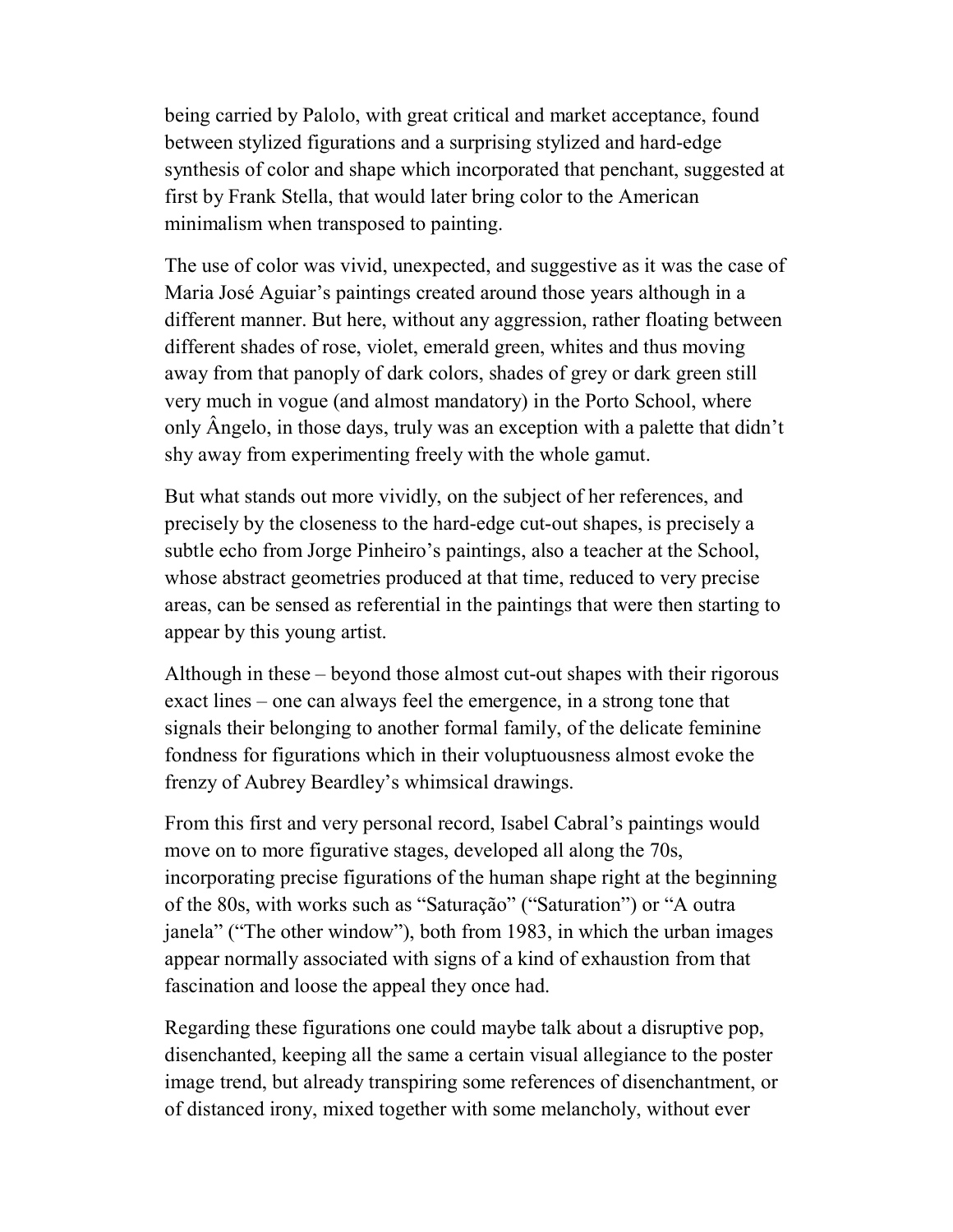abandoning the sense of a personal form of expression, lyrical, and without going into the hedonist inhumanity of some American pop.

From the mid-80s and until the end of the decade, her painting will revolve more and more around small everyday life situations, like in "Gasolina" ("Gasoline") or "Paisagem" ("Landscape") (both dated from 1986) with their photographic suggestive framing in which, either in "Paisagem" or "Retrovisor" ("Rearview mirror"), a reflection on a glass and again in a car rearview mirror offer a reference to a space situated outside the painting suggesting in both and idyllic landscape that the paintings can no longer contain.

"Porta aberta" ("Open door") (1986) will come curiously closer to a kind of landscape that evokes Hockney's, which in time became even closer because of the visual simplicity with how it relates to daily life, opening up to the possibility, unfortunately soon to be cut short, of a figuration rarely seen in Portuguese art and which was taking an unexpected breath in Isabel Cabral's paintings.

Contained light images reduced to a minimum of visual elements, seducing us with their efficiency, be it a door knob, a mirror, a rearview mirror, and the mere suggestion of some kind of human presence give these paintings by Isabel Cabral a remarkable quality, a quality of contemplative silence, with their graphic depuration in a scale of visual potential ignored amongst us and a possible post-pop character exit for figurative work in which the proximity to Hockney was more than a purely formal contamination.

Likewise we see the emergence in Rodrigo Cabral's painting of strong signs of a peculiar practice. Arising from a safe relationship to material abstraction – that at the end of the 60s was adopted by some painters from the Porto School in an open dialogue with a certain Spanish abstraction – Rodrigo stood out thanks to the use of strong, sensual – even bold – colors.

In fact, colors and gestures that went beyond that contained fondness for the volume of the matter. Thus we have a surprising and even unexpected object-painting from 1972 – "Sem título – Objecto experimental" ("No title – Experimental object") – that gives us the exact perspective of how far his project aspired to get at the time.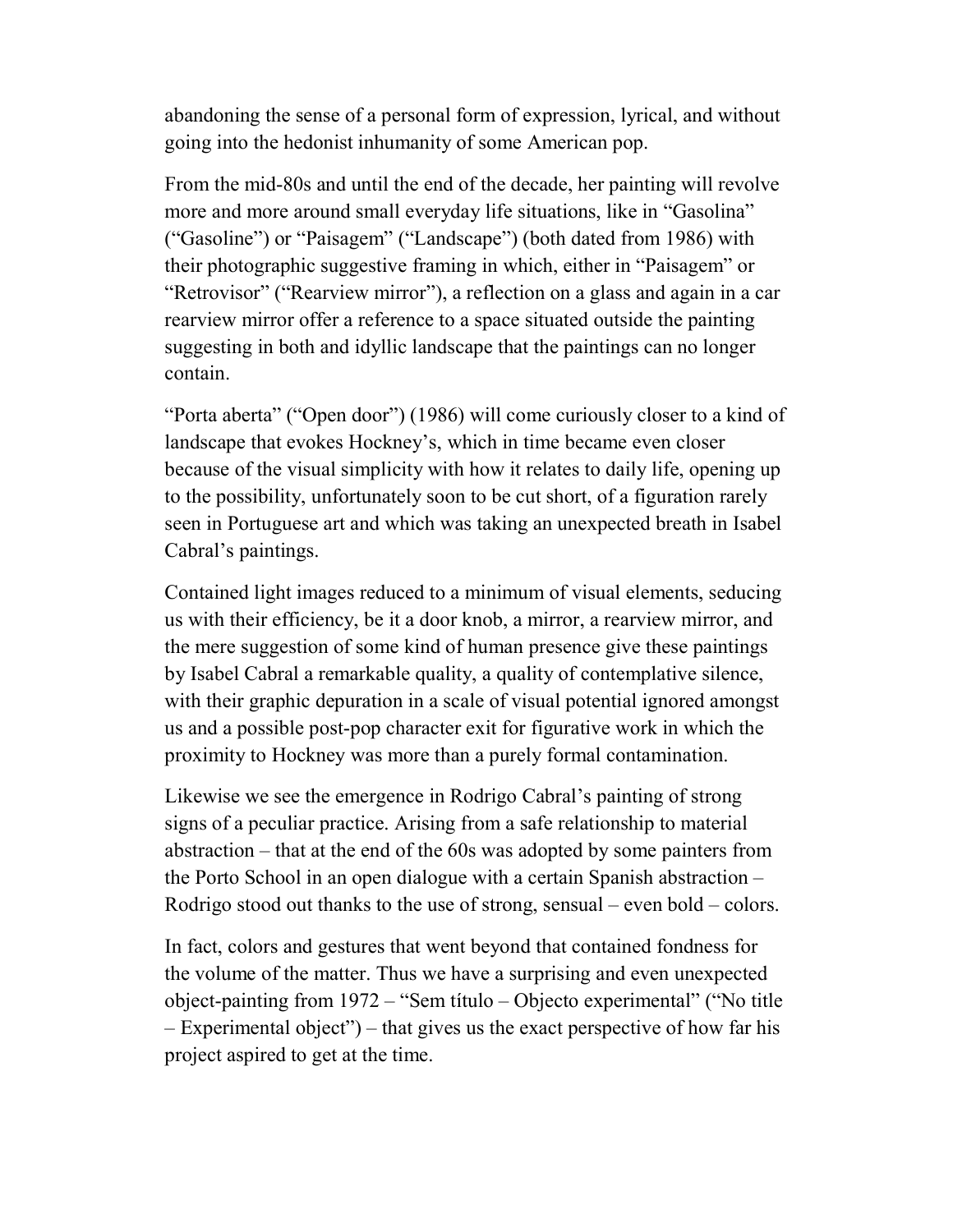Not just painting anymore, nor exactly sculpture yet, but somehow referring to both by placing itself in the ambiguous level of an *objectualism* that Portuguese art has barely knew, this significant work creates a strong poetic and plastic spatialism that opens up to new perspectives and placed its author at the level of a very advanced investigation regarding the means of differing the pictorial space, far beyond what was the custom practice in Portuguese art, with rare exceptions like that of Noronha da Costa. And that somehow was a reference – albeit an abstract one – to the notion of objectual space that had been experimented with by Peter Blake, back in the 60s, in the context of London's Pop art scene.

Moreover, we should make clear that during this period the activity of most of these artists built an unexpected bridge unto English art, which hadn't happened before, when most references and dialogues were established with French or Spanish art. This was very likely due to the close contact with a generation of teachers that had been through London, of which we can point out Ângelo or Carneiro, that brought with them quite different information. During this period of time Rodrigo's pictorial work developed other spatial possibilities, based on the experimentation around cut-out shapes and, particularly, in the exit from the two-dimensional plane towards the outside. Something that although still contained within the limits of painting was finding its way towards the unexpected field of an approach to objectuality which – as I referred previously – had almost no tradition amongst us. But also – in the process of getting rid as well of the aforementioned obscurantism, typical of Portuguese art, and particularly Porto's art, around those years – he was getting closer to a strong use of color. At the same time he was abandoning the gesture or even the tendentiously informal way with which it started, opening up to a new type of plasticity.

Bright reds, blues, yellows, monochromatic plain backgrounds or abstract stylized shapes of vegetable reference were in the first years of the 70s the component parts of this work without any other meaning than that of painting itself but of great, enormous even, visual intensity and a strong sense of visual experimentalism. A process which was free at last from its debts towards that fondness for Informalism that had dominated much of European and Portuguese art during the 60s and which, in Portuguese art, prolonged itself beyond its due historic limit of viability. Also the new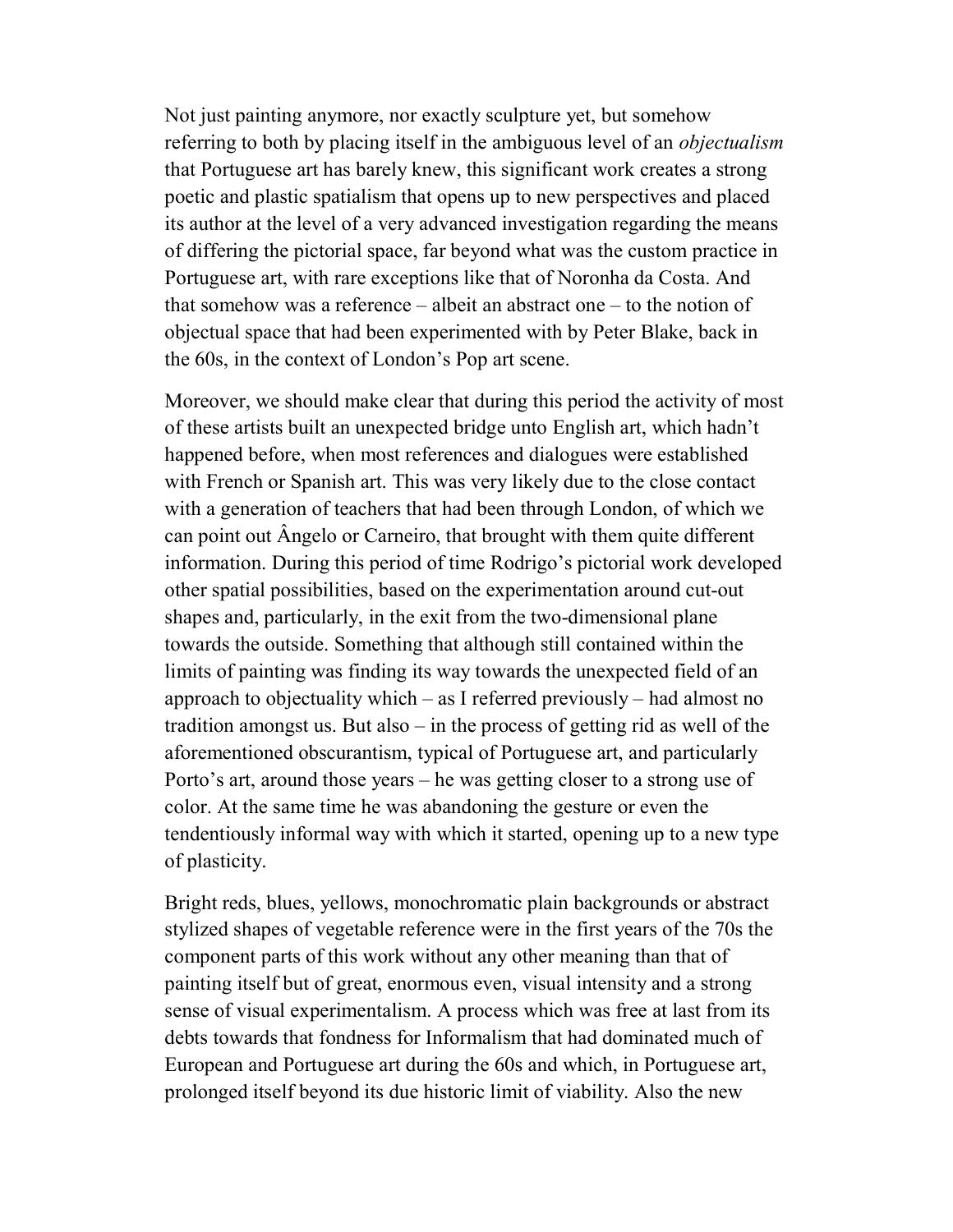cultural contexts could no longer relate to it, since it had been born out of the tragic post-war era.

Rodrigo's work was then rather situated in an experimental level that was coincidental with some of the most advanced American and European art of the time, with which his work was actually in a properly historic dialogue, which makes it even more incomprehensible not to find it in museum collections that were dedicated to this period whose census is still to be made. The memory of 70s Portuguese art goes inevitably through his work and history will end up acknowledging it even if that record is still to be completed.

From 1976 onwards, a series of works conveying a new figurative taste – usually referring to indoor spaces – started a new phase in Rodrigo Cabral's paintings. Bright lit indoors, highly simplified, show us the typical taste of a new style of urban life that democracy had provided to the generation that most fully could embodied it. In fact, at a deeper level, those almost sociological records refer to a contamination – deeply contemporary to the art of the time – between the images of painting and the images of architecture. This would come to be further developed in a latter series of drawings, also from 1976, whose titles – "Habitação Um, Direito" ("Dwelling One, Right") – bore a significant allusion to urban life, or even the inside of urban apartments – open to a surprisingly figuration of bodies, either children's or adult's, that reflected an ability to take painting to a level of expressive signaling of daily life.

However the works from the following years and until the end of the decade would abandon this lightness and the brief sense of notation to dive deep into more oneiric dimensions, marked by the search of a climate of absurdity that made itself visible in works like "Janela" ("Window") or "Balão" ("Balloon"), both dated from 1978.

A deep change though was to take place around 1980 one which a work titled "Tilt!" would announce. The artist resumed – with a sense of irony – the complex Velazquian space, almost in the fashion of Arroyo or *Equipo* Cronica in their appropriation of images from painting – an artist he was very close to – and, instead of the genial Spanish painter's portrait, he placed a truthful self-portrait, holding a camera in his hand, photographing the scene.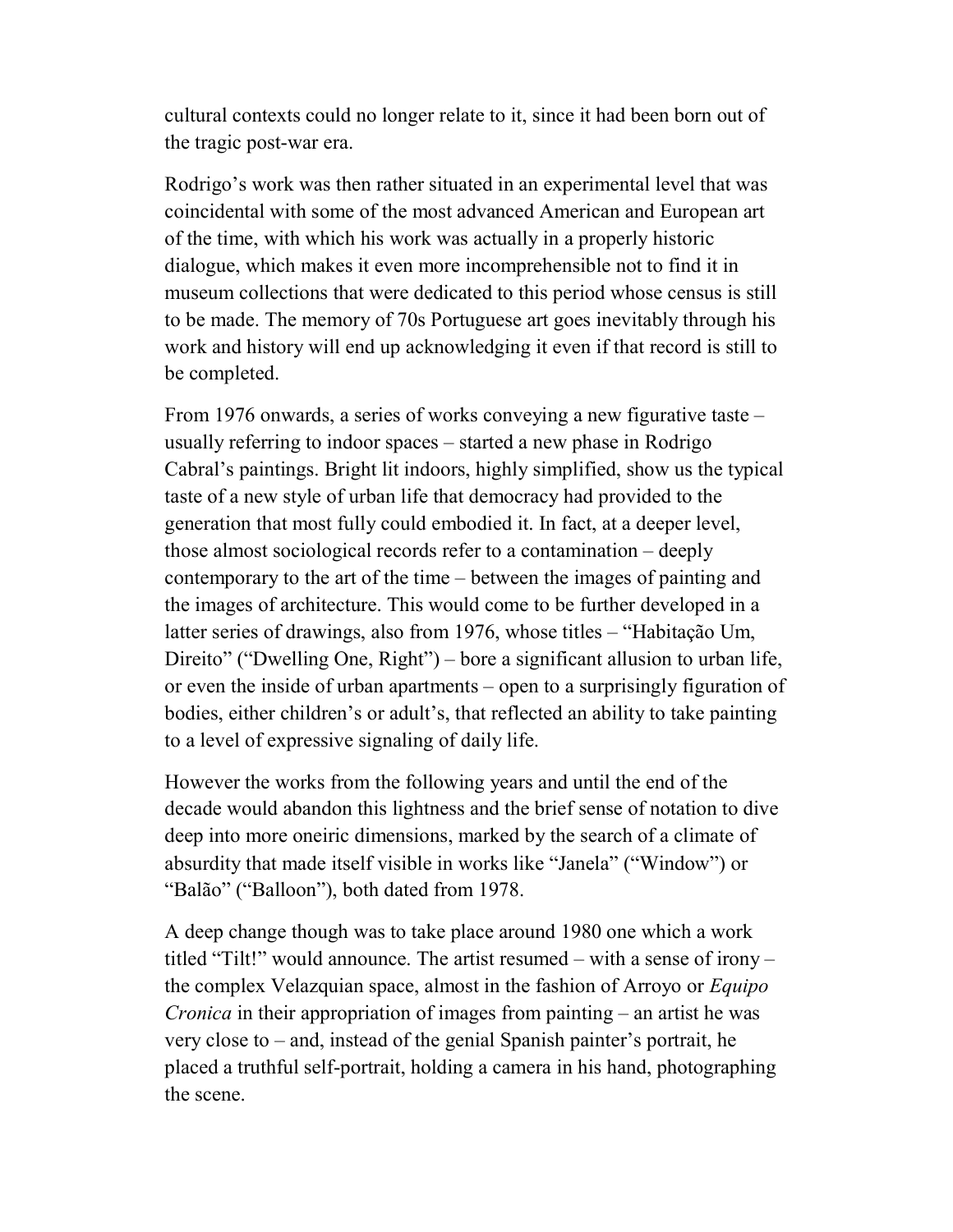The scale of the painting is enormous and signals a brilliant intuition when without ever leaving the canvas inscribes in it a notion of the presence of photography, fundamental to contemporary thought, inevitably in the making. Exploding in the top right corner of the painting, in bright red and in a vivid poster like typography, the label – "Tilt!" (evoking Lichenstein's visual language), closes this excellent contribution to a rare testimony of Portuguese Pop art.

Since then onwards, and until the end of the decade, Rodrigo's work would use references to images of Art History or Portuguese culture into his field of intervention, with more or less irony, but keeping itself faithful to a Pop art that communicated from afar, for its almost candid irony, with that of Tom Wesselman.

Likewise, some objects constructed during the 80s fill in this coherent approach to a transformation operated within the habits of Portuguese painting, remaining however in an area of critical twilight that the artist's discreet temperament only would have helped to reinforce since they as well as we would have deserved a different destiny.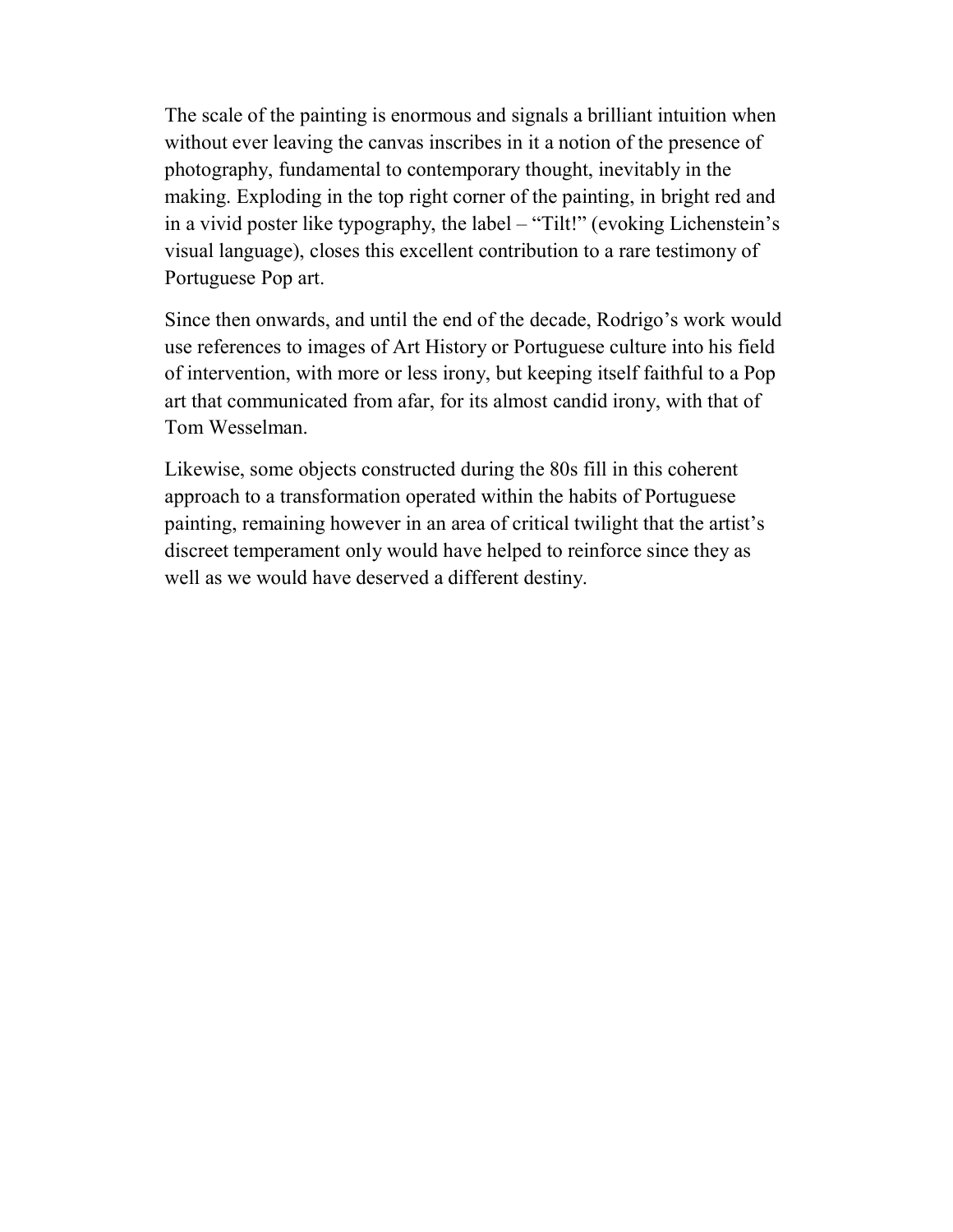## 4. Two artists, one collective

In 1987, Isabel and Rodrigo Cabral take the decision, unheard of amongst us, to work collectively on the painting and sculptures they would develop from then on, without any mention of an individual authorship.

Before anything else this new decision should be carefully viewed in all its consequences and even in its contextual singularity. When building their collective – because a collective it is and not a group like Puzzle or even before them Grupo Acre, Os Quatro Vintes or KWY with different purposes but all of them very important to Portuguese art – the two artists clearly took on a collective identity, with a strong political sense, but one which kept in its denomination the identification of both names. Thus, while preserving the identification of each other, they assert nevertheless the work as being achieved collectively by their own accord, as if the relationship they had in life was being fused together in art. It is, in that sense, an absolutely unique case.

The work accomplished by the collective diverged quite significantly from what their individual work had been and thus opened itself to new meanings, moving away from what they used to do individually and creating new visual atmospheres. If we can say that in this group of paintings there is a certain sense of landscape, it's a fact that they show also the two moving away from the typical Pop connection they had pursued in their individual work, prevailing instead a more significant approach, more pictorial, less defined by drawing, creating a third path when compared to the previous work.

We are now in the open field of free figuration, simplified, quick, uncommitted, open to the suggestion of random notes (even if they really are not that random) in which the simplified forms, reduced to small elementary shapes, of the alphabetic kind, run through spaces of cartographic invocation and inscribe themselves inside successive screens that generate new shapes.

A little bit similar to the evolution followed by the paintings of Sonia Delaunay in her day, one remote possible reference, or more recently those of Alan Davie whose way of mapping pictorial spaces was close to this one but without really moving into the field of resemblance and much less influence. It is, on the contrary, a question of a subtle affinity or of a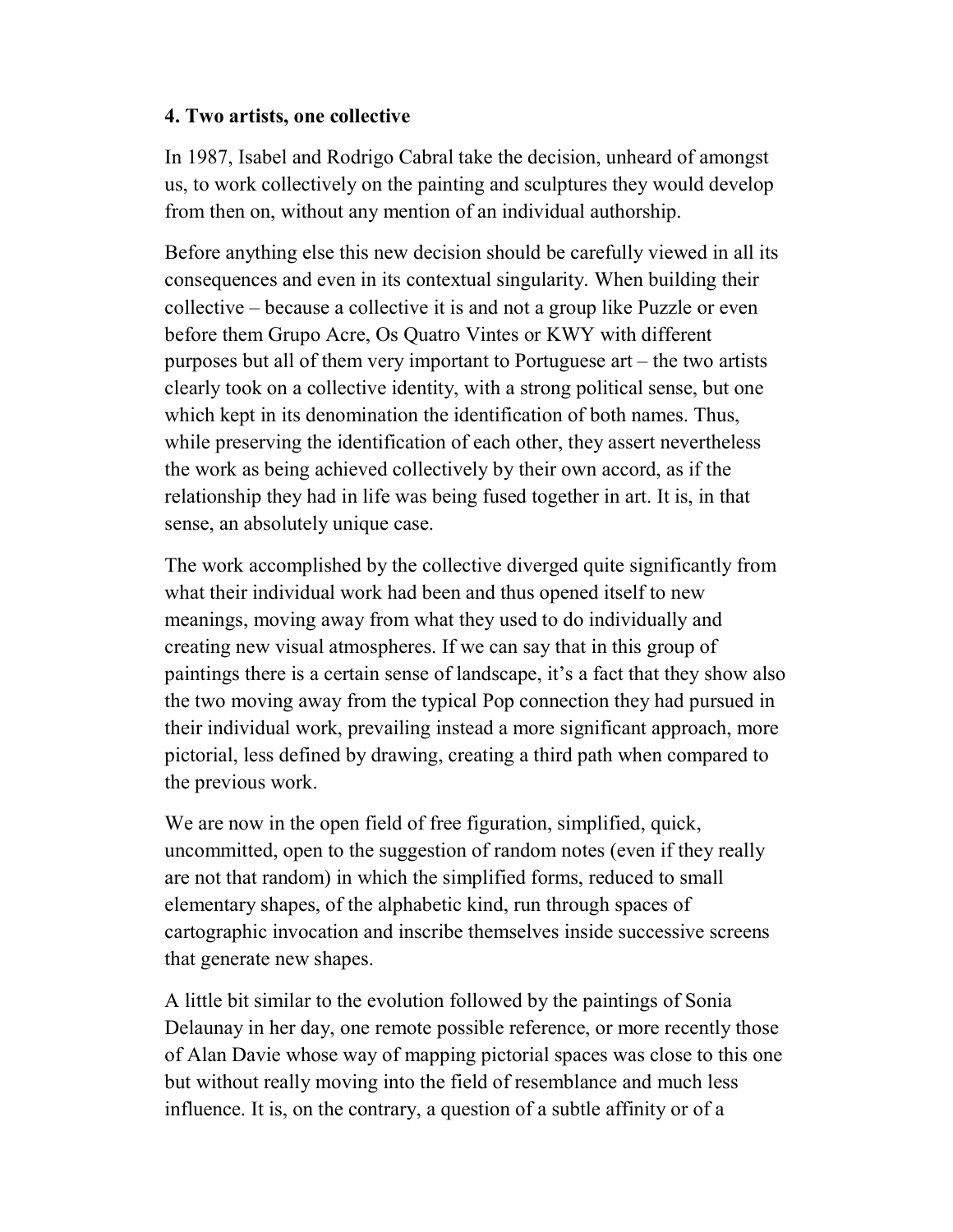procedural kinship, a search for relationships that respond to each other in the singular distance of each project.

Festive shapes, almost playful in character, whose first experimentalist was certainly Miró, under the blazing Catalonian sun, but that in this case are applied in disseminated fashion over the canvas, in an *all over* distribution, motifs that remind us of those found in folk or even ethnic decorative patterns. Signals that live mostly of color connections or of the simultaneous presence of highly simplified shapes – if not almost archetypical – like circles, spirals, rectangles, triangles and squares, but without a precise geometric demarcation, rather floating in the eve of almost-shapes, set free in the space of the canvas and reinforcing their intensity as such.

They are in fact *shapes for nothing*, reduced to little signals of an almost organic nature, that rather randomly populate the space of the frame obeying dancing rhythms and wandering around in painting suggestions which, in fact, lead back to a primitive matrix with somewhat enigmatic references to ancient, anthropological records or to signs of Ancient Egypt or Mayan or Aztec traditional ornamental shapes… and to local popular roots.

In their simplicity one could recognize them as emerging shapes of a tribal urban regime, with a resemblance to graffiti, even if they require an elaborate fracture and a deep knowledge of materials and art history. But despite their brief figurative notes this painting is more affiliated to abstract patterns. And what makes it obviously more curious is, from the start, the way these little shapes, that are born from painting, transpose themselves, from early on, to the three-dimensional plane of sculpture that the collective put regularly into practice from the start, despite the fact that both came from a typical painting education.

They started by applying this small shapes over long, slim canes that ended up crossing each other like lines, somewhere in space, and that could either be laid down on the ground or eventually suspended in the air, generating pictorial connections to the places in which they were inserted.

Those sculptures too were supported by an elaborate drafting principle and were, in their intention as much as in the final form they took on, of a highly metamorphic nature, thus evoking in the viewer the desire and even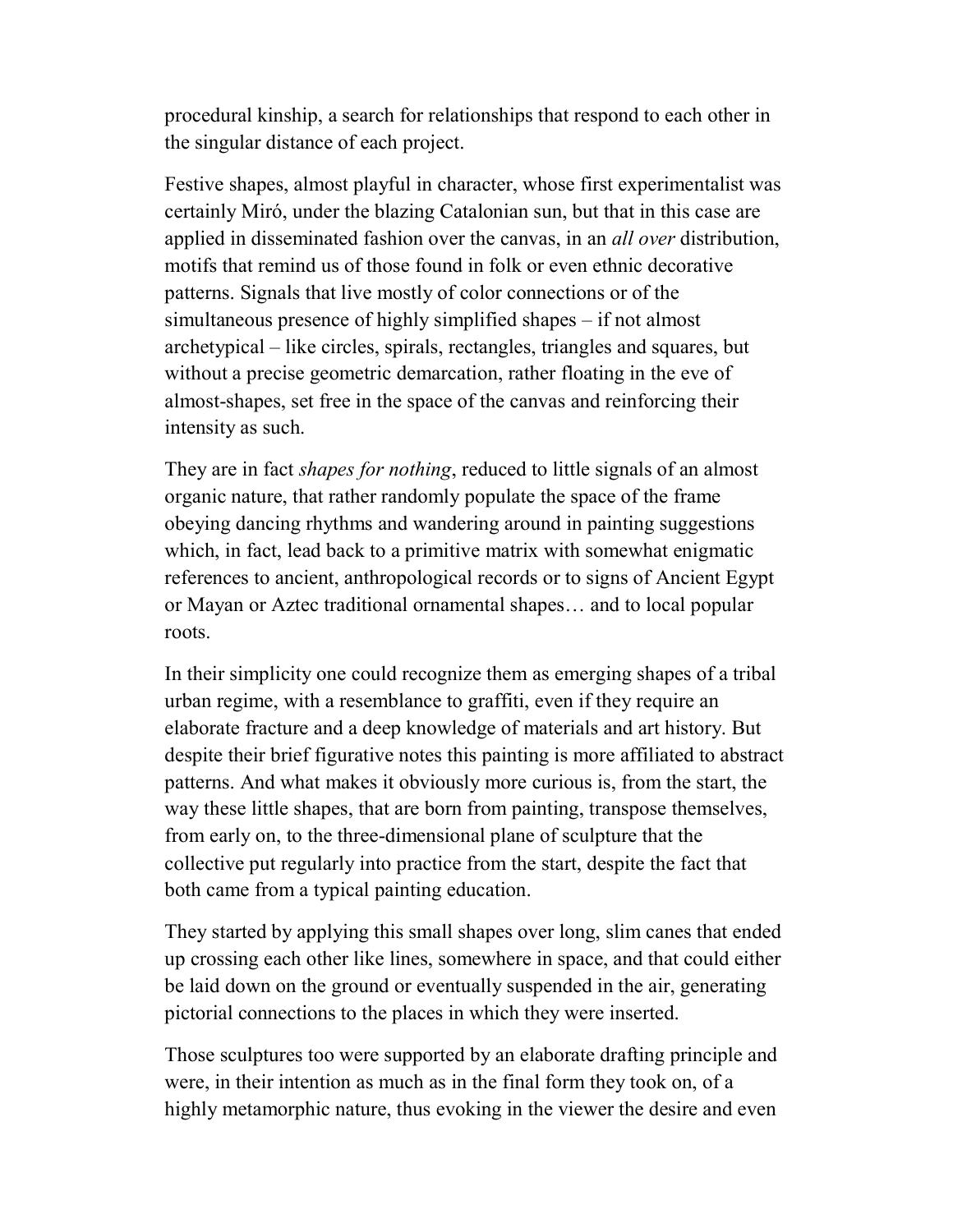the meeting with the possibility to rebuild, reorganize or replace them in space, according to a playful principle conveyed from the beginning by their forms as if these were part of the process.

If, as we've seen, these pieces echo a traditional quest for simple alphabetic shapes, almost ethnical even if urban, as I mentioned before, capable of elementary communication – when retaking archetypical elements like the stain, the circle, the serpent, the sun, etc. that started maybe with Miró, ran through COBRA or Nikki de Saint-Phalle and proceeded later in Alan Davie's pictorial and alphabetic incorporations, along a line in which we can also place artists like José de Guimarães – also because they aspire to an almost direct connection.

This is why the perfect place for these pieces would be public spaces, even large outdoor spaces, preferably squares or gardens, where their playful presence would tend to establish connections of a quick and highly communicative visual empathy. That is the case of a work titled "Árvore-Pássaro" ("Tree-Bird") (1991), in which through the simplified elements, evoking birds, and the light structure, suggesting the branches of a tree, the artists were capable of inscribing a playful relation to the garden where the piece was set for a while. Actually, the great vocation for this type of work, either because of their structure or their communication simplicity, as well as for their visual lightness, is to occupy public spaces, developing positive connections to the surroundings, both natural and human, somehow helping to redesign the landscape and the space in which they are placed.

In fact, these clear scale shapes with their tridimensional sculptural presence, charge the space – be it indoor or outdoor – where they are inserted with what could be called a *presence of painting*, that being to a large extent the way this visual tradition operates, clearly in tune with a utopic conception of the urban sphere.

This happens too because these shapes are first born as pictorial – and not only because of the use of color which is the least of the reasons – since their very constitutive elements arise from a figuration that was originally pictorial and are still in that more or less recognizable level (small shapes, small figures, color spots, etc.), and apart from anything else appear first in the paintings. Thus, in the way they stand out against the backdrop, natural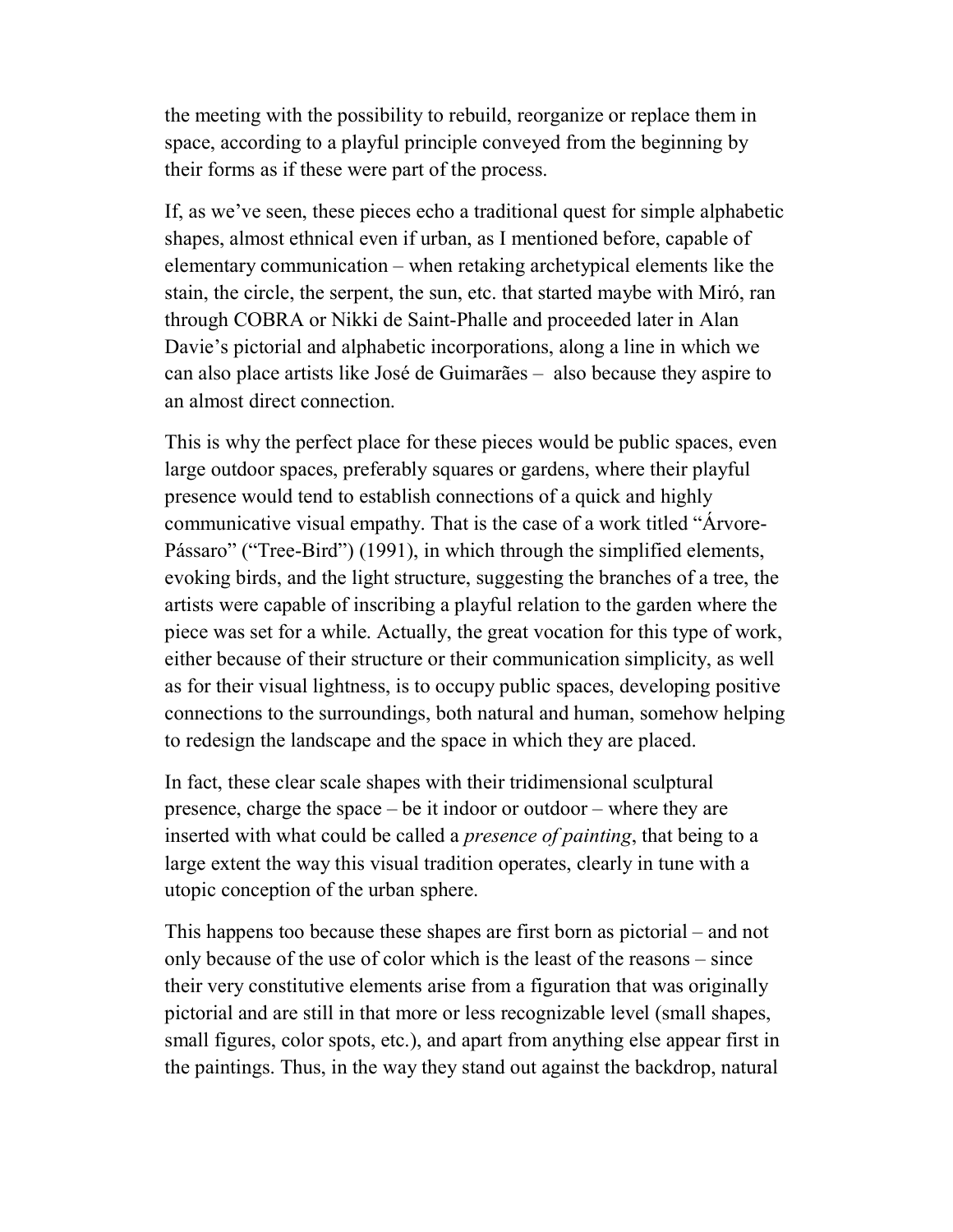or urban, they charge it with a pictorial meaning, as if these same backdrops were converted into canvas' allegories.

"Crescente Dourado" ("Golden Crescent") (1992) is a good example of this aesthetic purpose. A huge piece, 140 meters in height, stands up, made of wood, paper, resin and metal, painted with bright colors that delineate simple elements. From that bigger piece, comes out an extension that holds in suspension a Moon crescent.

The whole stands out against the landscape in such a way that, seen against the sky, or framed by a massive vegetal background, further afar, the shapes are inscribed as if over a canvas. It's simply a kind of orphic joy, happy, like a body in the sun, aspiring to the eternity of the moment. That is its time and place. Just like that of painting, that exists only when we look at it.

However the scale gives it a fundamental dimension which should be noted. As it gets bigger – I'm thinking, for example, of the installation "Espiral de Ouro I" ("Gold Spiral I") (1994) – the amplification inside the space tends to subdue it and in a more sovereign way which is not merely quantitative but first and foremost expressive, gaining a different sculptural dimension. More dense and enigmatic, but without abandoning in its essence the previous formal vocabulary, it expands nevertheless its plastic and visual meaning and gains a new *presence*.

From 1997 onwards, the works of these two artist united under this collective have come to acquire a progressively stronger sculptural meaning – autonomous from the paintings they produced simultaneously – by abandoning the elementary references that brought them closer to the pictorial construction I mentioned. Instead, they adopted the free exercise of more pure and purified forms – cones, threadlike shapes – with the metal covering and the use of bright colors giving it a new spatiality.

This is the case, for example, and to choose a significant piece, of a work like the one titled "Origem" ("Origin") (2006), with a particularly outstanding spatial presence, with its sculptural dimension denying the previous ties to painting and opening up to a new type (or a new way) of space presence and, immediately, in the relationship to the body of its viewer. In this case, given its scale, the piece alters the connection to the space, from the viewpoint of the spectator.